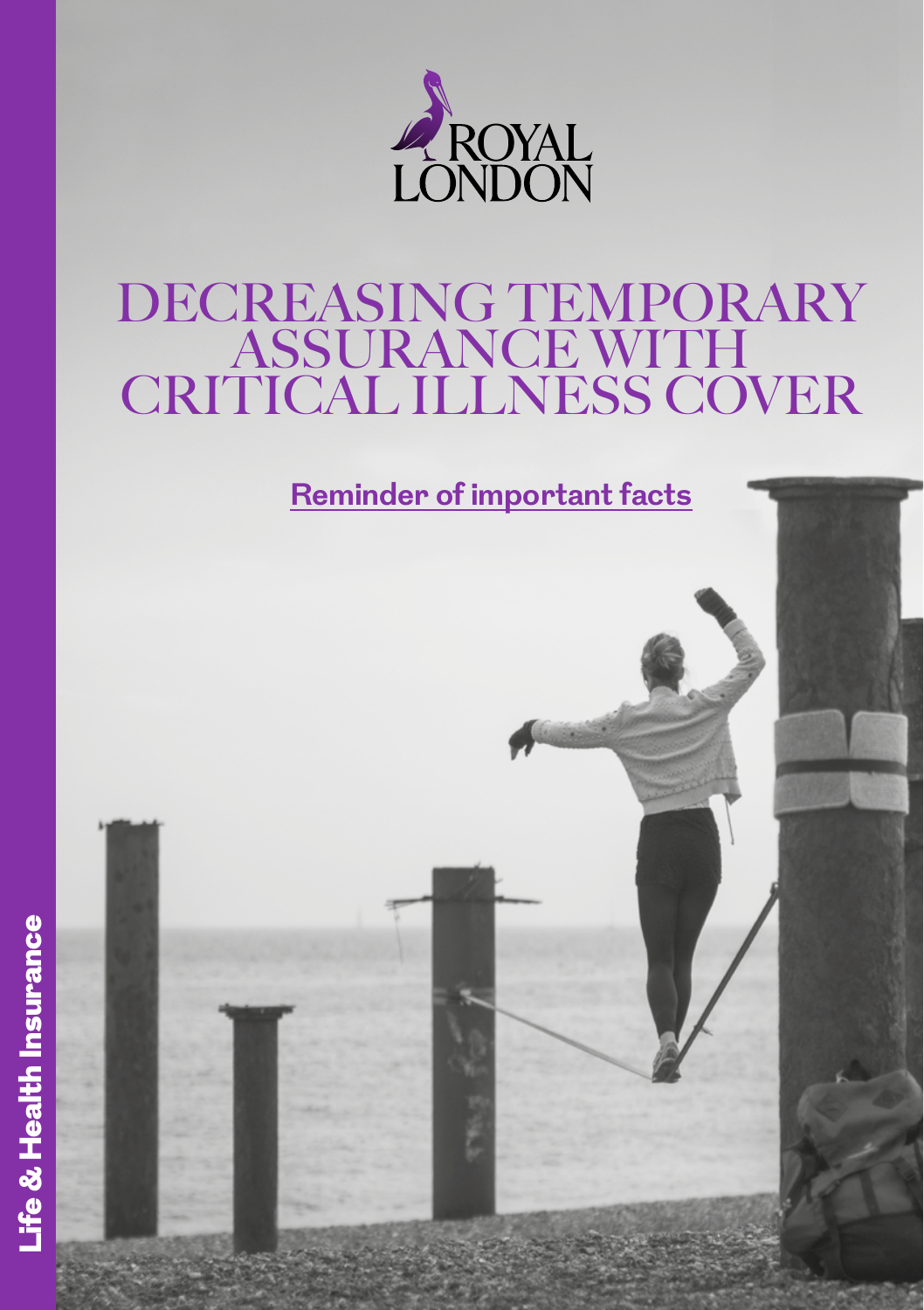# **What is Decreasing Temporary Assurance with Critical Illness Cover?**

It is an insurance policy that will pay out a lump sum if, before the end of the policy term, the life assured:

- is diagnosed with one of the critical illnesses, specified in your policy document, or
- dies.

If you make a successful critical illness claim, you are not eligible for a subsequent death claim.

The lump sum reduces each year until the end of the policy term.

#### **Joint life cover**

Your policy may cover you, your partner or both of you, depending on the cover selected when the policy was taken out. Cover for you and your partner is known as 'joint life'. Please refer to your policy document and any subsequent endorsements to see who is covered.

For joint life policies, we will only pay out one lump sum if and when either person dies or suffers a critical illness which meets the definition specified in your policy document. Cover will then cease and so the second life will no longer be covered.

#### **Critical Illness Cover for your children**

The life assured's natural or legally adopted children are automatically covered for the critical illnesses specified in your policy document, providing they are aged between 3 and 17 at the time of the claim.

The benefit payable for each child is £15,000 or 50% of the sum assured. whichever is less. This does not affect the main benefits under the policy.

The child must survive the critical illness for 28 days from the date of diagnosis. A maximum of one claim per child can be made and a maximum of three child claims can be paid under this policy.

# **Personal details you provided**

The medical and personal information you and/or the life assured gave us when you applied for your policy forms the basis of your cover. If any of this information is incorrect or missing then your policy may be invalidated, or your benefits reduced.

If you believe this may be the case then you should call our Customer Contact Centre immediately on **0345 605 7777**.

#### **Making a claim**

To make a valid critical illness claim, the illness must meet the definition of the illness specified in your policy document. We will require medical confirmation of the illness.

You must carry on paying premiums while we investigate your critical illness claim.

If a death claim is made we will require a copy of the death certificate.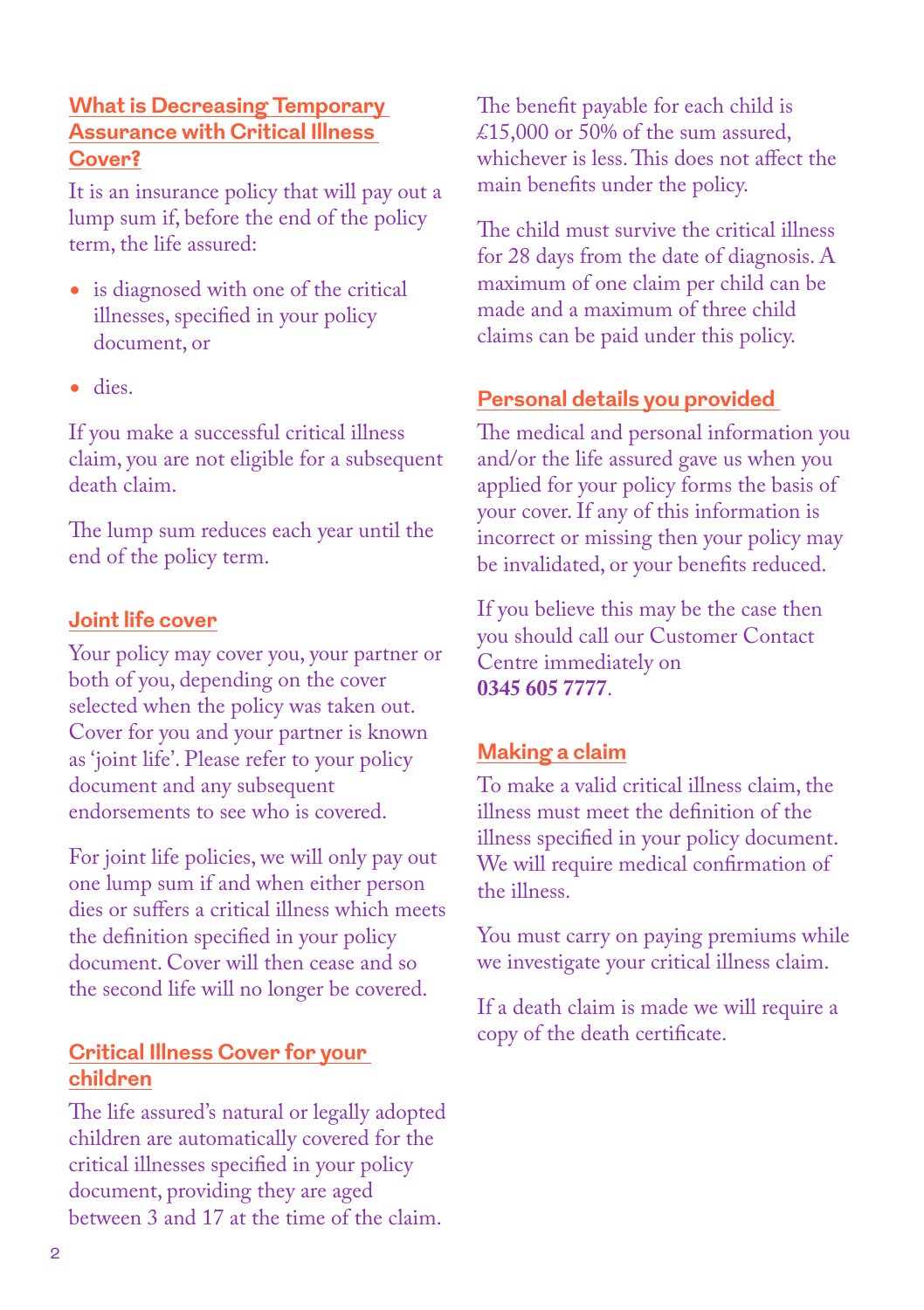# **When your cover ends**

Cover under the policy will cease once one of the following happens:

- the end of the agreed term is reached
- premiums stop being paid
- a critical illness or death claim is paid.

In the event of a claim relating to a child, the main cover for the life assured remains unaffected.

# **Important policy features**

### **Premium review**

If your policy started before December 2009, we may review your premium each year. We do this to ensure that the amount you pay accurately reflects our latest costs for providing your cover.

As a result of this review your premium may go up, down or remain the same. Whatever the result, we will write to you and let you know.

# **Cash-in value**

There is no cash-in value on this policy and if you stop paying premiums your cover will cease.

# **Before your policy finishes**

At the end of the agreed term the life assurance and critical illness cover provided by this policy will cease and this may leave you without vital cover. Royal London can't advise you what to do, but we can answer any queries you might have about your policy.

If you're not sure what to do and don't already have a financial adviser, you can get details of local financial advisers by visiting **[unbiased.co.uk](http://unbiased.co.uk)**. Advisers may charge for providing such advice and should confirm any cost to you beforehand.

# **Additional information**

This guide is a short reminder of the main features of your Decreasing Temporary Assurance with Critical Illness Cover policy and any important changes that might affect your policy. You should refer to the policy document we sent to you when you took out your policy, together with any contract endorsements, for more detailed information. In the event of conflict between this guide and the policy document, the policy document will prevail.

If you need more information, contact our Customer Contact Centre

**0345 605 7777**

Monday to Friday 8am to 8pm and Saturday and Bank holidays 8am to 5pm.

Or visit **[royallondongroup.co.uk/RLCIS](http://www.royallondongroup.co.uk/RLCIS)**